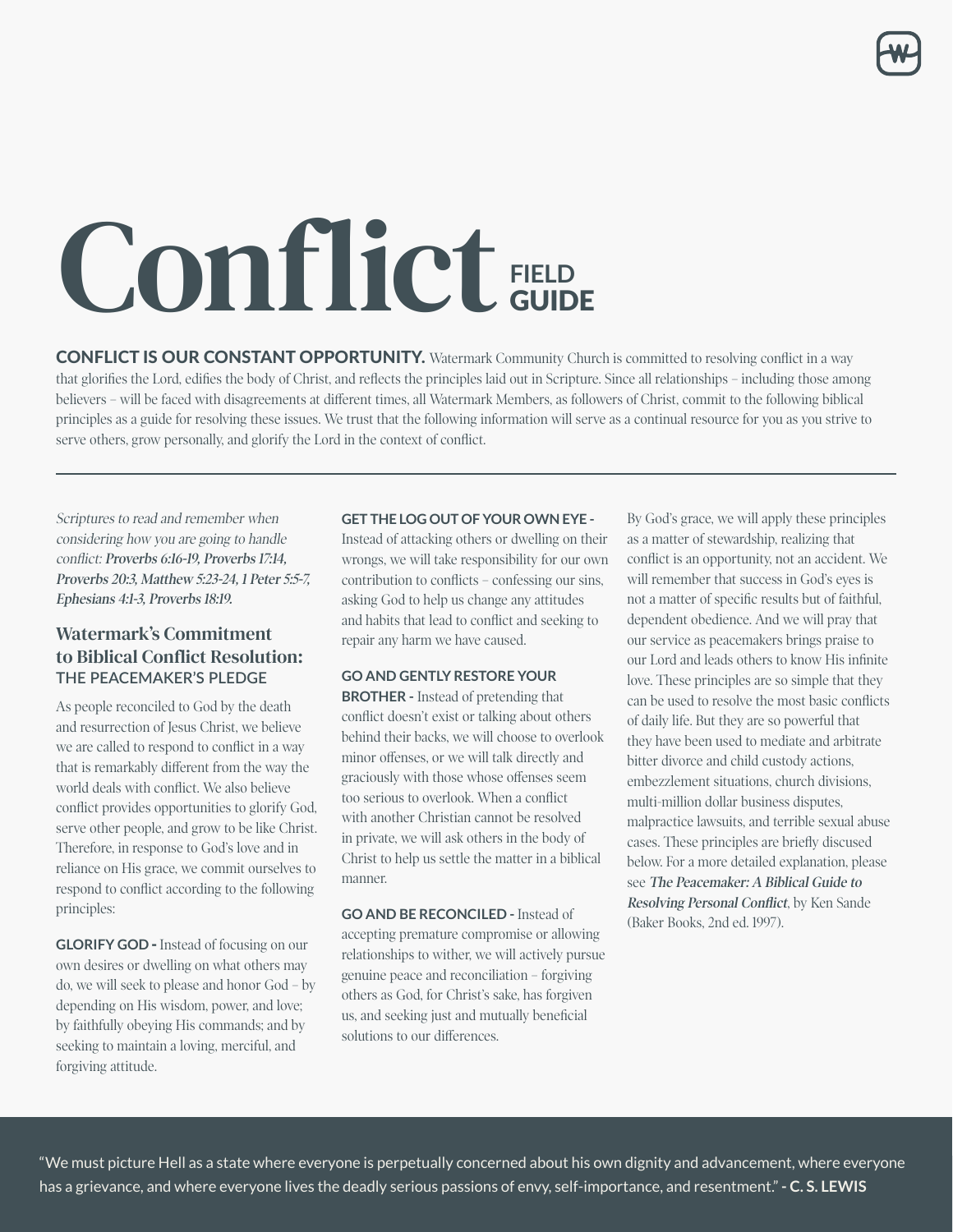# 1. At The Trailhead: Understanding the Landscape

# **SEE CONFLICT AS AN OPPORTUNITY**

Conflict is not necessarily bad or destructive. Even when conflict is caused by sin and causes a great deal of stress, God can use it for good. (Romans 8:28-29) As the Apostle Paul wrote in 1 Corinthians 10:31-11:1, conflict actually provides three significant opportunities. By God's grace, you can use conflict to:

• Glorify God by trusting, obeying, and imitating Him.

• Serve other people by helping to bear their burdens or by confronting them in love.

• Grow to be like Christ by confessing sin and turning from attitudes that promote conflict.

These concepts are totally overlooked in most conflicts because people naturally focus on escaping from the situation or overcoming their opponent. Therefore, it is wise to periodically step back from a conflict and ask yourself whether you are doing all that you can to take advantage of these special opportunities.

#### **GLORIFY GOD**

When the Apostle Paul urged the Corinthians to live "to the glory of God," he was not talking about one hour on Sunday morning. He wanted them to show God honor and bring Him praise in day-to-day life, especially by the way that they resolved personal conflicts. (1 Corinthians 10:31)

As mentioned above, you can glorify God in the midst of conflict by trusting Him, obeying Him and imitating Him. (Proverbs 3:4-6; John 14:15; Ephesians 5:1) One of the best ways to keep these concerns uppermost in your mind is to regularly ask yourself this focusing question: "How can I please and honor the Lord in this situation?"

# Preparing for the Journey **GET THE LOG OUT OF YOUR OWN EYE**

The most challenging part of peace-making is set forth in Matthew 7:5, where Jesus admonishes us to "...first take the log out of your own eye, and then you will see clearly to take the speck out of your brother's eye."

There are generally two kinds of logs you need to look for when seeing your part in the conflict. First, you need to consider your own attitudes and biases. Critical, negative or overly sensitive attitudes easily lead to unnecessary conflict. One of the best ways to do this is to spend some time meditating on Philippians 4:2-9, which describes the kind of attitude Christians should have, even when they are involved in a conflict.

The other log you must deal with is actual sinful words and actions. Because we are often blind to our own failures, we must have honest friends who will help us take an objective look at ourselves and face up to our contribution to a conflict.

The most important aspect of getting the log out of your own eye is to go beyond the confession of wrong behavior and face up to the root cause of that behavior. The Bible teaches that conflict comes from the "desires at war within you" (James 4:1-3; Matthew 15:18-19). Some of these desires are obviously sinful, such as wanting to conceal the truth, bend others to your will or have revenge. In many situations, however, conflict is fueled by good desires that you have elevated to a sinful place, such as an unhealthy craving to be understood, loved, respected or vindicated (1 Peter 2:23).

Any time you become excessively preoccupied with something, even a good thing, and seek to find happiness, security, or fulfillment in it rather than in God, you are guilty of idolatry. Idolatry inevitably leads to conflict with God. It also causes conflict with other people. As James writes, when we want something but don't get it, we kill and covet, quarrel, and fight (James 4:1-4). Having done the hard work of discovering your part in the conflict, it is time to take action. Below is a clear, seven-step process to help you first examine yourself and then move forward as a peacemaker:

- 1. **Ask the Lord and others for help with self-awareness. (1 John 1:8)**
	- Ask God to show you where you have been guilty of "wrong worship," which is to say where you have been focusing your attention and love on something other than the Lord and His desires. "Search me, O God, and know my heart; Try me and know my anxious thoughts; And see if there be any hurtful way in me; And lead me in the everlasting way." (Psalm 139:23-24)
	- Specifically identify and renounce the desire contributing to the conflict.
	- Deliberately pursue right worship. Fix your heart and mind on God, and seek joy in Him alone.
	- Give others permission to speak into your life, and regularly ask them to help you see any "logs" both in attitude and action.
- 2. **Address everyone involved as soon as possible.** (Matthew 5:23-24, Proverbs 6:1-5)
- 3. **Avoid "if, but, and maybe." Don't make excuses; be specific, when possible. with both attitudes and actions.** (Luke 15:17-24)
- 4. **Apologize. Express sorrow for the way you affected someone.** (Luke 15:21)
- 5. **Ask for forgiveness**. (Proverbs 28:13)
- 6. **Accept the consequences.** (Luke 19:1-9)
- 7. **Alter your behavior. Commit to changing harmful habits.** (Ephesians 4:22-32, John 8:11).

As God guides and empowers these efforts, you can find freedom from the idols that fuel conflict and be motivated to make choices that will please and honor Christ. This change in heart will usually speed a resolution to a present problem, and at the same time improve your ability to avoid similar conflicts in the future.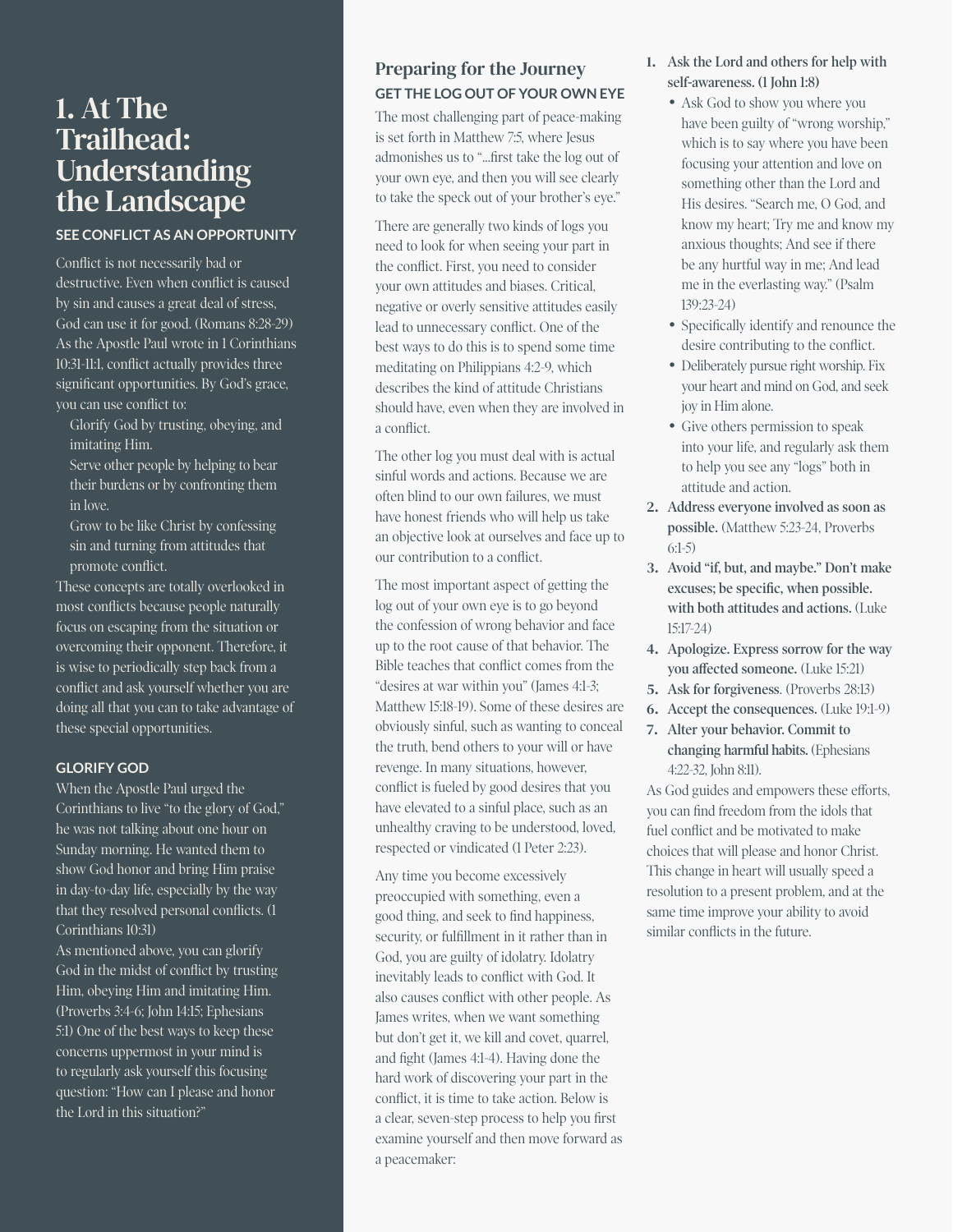# 2. Beginning the Journey: Hitting the Trail to Love Your Friend

# Go and Gently Restore Your Brother **DON'T SWEAT THE SMALL STUFF OVERLOOK MINOR OFFENSES**

Another key principle of peacemaking involves an effort to help others understand how they have contributed to a conflict. Before you rush off to confront someone, however, remember that it is appropriate to overlook minor offenses. (Proverbs 19:11) As a general rule, an offense should be overlooked if you can answer "no" to all of the following questions:

- Is the offense seriously dishonoring God?
- Has it permanently damaged a relationship?
- Is it seriously hurting other people?
- Is it seriously hurting the offender himself?

# Don't Spread the Big Stuff **TALK IN PRIVATE**

If you answer "yes" to any of these questions, an offense is too serious to overlook, in which case God commands you to go and talk with the offender privately and lovingly about the situation (see Matthew 18:15).

As you do so, remember to:

- **Pray for humility and wisdom.** (1 Peter 5:5)
- **Plan your words carefully;** think of how you would want to be confronted. (Proverbs 15:1-2; 16:23)
- **Anticipate likely reactions,** and plan appropriate responses; rehearsals can be very helpful. (Proverbs 20:18)
- **Choose the right time and place.** Talk in person whenever possible. (Proverbs 16:21; 27:12)
- **Assume the best** about the other person until you have facts to prove otherwise. (Proverbs 18:17)
- **Listen carefully.** (Proverbs 18:13)
- **Speak only to build others up.** (Ephesians 4:29)
- Ask for feedback from the other person. (Proverbs 18:2)
- **Trust God.** (Psalm 37:3)

# Don't Stop if You've Been Stiffed **TAKE OTHERS ALONG**

### (Matthew 18:17)

If an initial confrontation does not resolve a conflict, do not give up. Review what was said and done, and look for ways to approach the other person more effectively. Then try again

with even stronger prayer support. If you have done all you can to share your concern, and the matter is still unchanged in that it is "too serious to overlook," you should ask one or two other people to meet with you and the person you have approached to help you resolve your differences. (Matthew 18:16-20)

### **DON'T STOP IF IT GETS STICKY**

As unfortunate as it is, there are times when the only solution left is to expand the circle of accountability and wisdom to include an even wider community within the body of Christ. It is imperative that the process is not stopped short of any Scriptural admonition to diligently preserve the unity that the Lord intends. Where conflict persists, it is the job of the wider community of faith to speak boldly into the matter and, where necessary, separate itself from hard hearts that refuse to deal with matters "too serious to overlook." (Matthew 18:17a; 1 Corinthians 5:1-2) That may include necessary separation until such a time as when the sin issues creating the conflict are acknowledged and dealt with.

#### **GO AND BE RECONCILED**

One of the unique features of biblical peacemaking is the pursuit of genuine forgiveness and reconciliation. Even though followers of Christ have experienced the greatest forgiveness in the world, we often fail to show that forgiveness to others. To cover up our disobedience, we often use the shallow statement, "I forgive her; I just don't want to have anything to do with her again." Just think, however, how you would feel if God said to you, "I forgive you; I just don't want to have anything to do with you again."

Praise God that He never says this! Instead, He forgives you totally and opens the way for genuine reconciliation. He calls you to forgive others in exactly the same way: "Bear with each other and forgive whatever grievances you may have against one another. Forgive as the Lord forgave you." (Colossians 3:12-14; see also 1 Corinthians 13:5; Psalm 103:12; Isaiah 43:25) One way to imitate God's forgiveness is to live with these actions and attitudes when you forgive someone:

- I will not dwell on this incident.
- I will not revisit this incident or use it against you.
- I will not talk to others about this incident.

• I will not allow this incident to stand between us or hinder our personal relationship.

Remember that forgiveness is a spiritual process that you cannot fully accomplish on your own. Therefore, as you seek to forgive others, continually ask God for grace to enable you to imitate His wonderful forgiveness toward you.

#### **NEGOTIATE IN A BIBLICAL MANNER**

Even when you manage to resolve personal offenses through confession and forgiveness, you may still need to deal with substantive issues, which may involve money, property, or the exercise of certain rights. These issues should not be swept under the carpet or automatically passed to a higher authority. Instead, they should be negotiated in a biblically faithful manner. As a general rule, you should try to negotiate substantive issues in a cooperative manner rather than a competitive manner. In other words, instead of aggressively pursuing your own interests and letting others look out for themselves, you should deliberately look for solutions that are beneficial to everyone involved.

As the Apostle Paul put it, "Do nothing out of selfish ambition or vain conceit, but in humility consider others better than yourselves. Each of you should look not only to your own interests, but also to the interests of others" (Philippians 2:3-4; see Matthew 22:39; 1 Corinthians 13:5; Matthew 7:12).

A biblical approach to negotiation may be summarized in five basic steps, which we refer to as the PAUSE principle:

- Prepare (pray, get the facts, seek godly counsel, develop options)
- Affirm relationships (show genuine concern and respect for others)
- Understand interests (identify others' concerns, desires, needs, limitations, or fears)
- Search for creative solutions (prayerful brainstorming)
- Evaluate options objectively and reasonably (evaluate, don't argue)

If you have never used this approach to negotiation before, it will take time and practice (and sometimes advice from others) to become proficient at it. But it is well worth the effort, because learning the PAUSE principle will help you not only resolve your present dispute but also negotiate more effectively in all areas of your life.